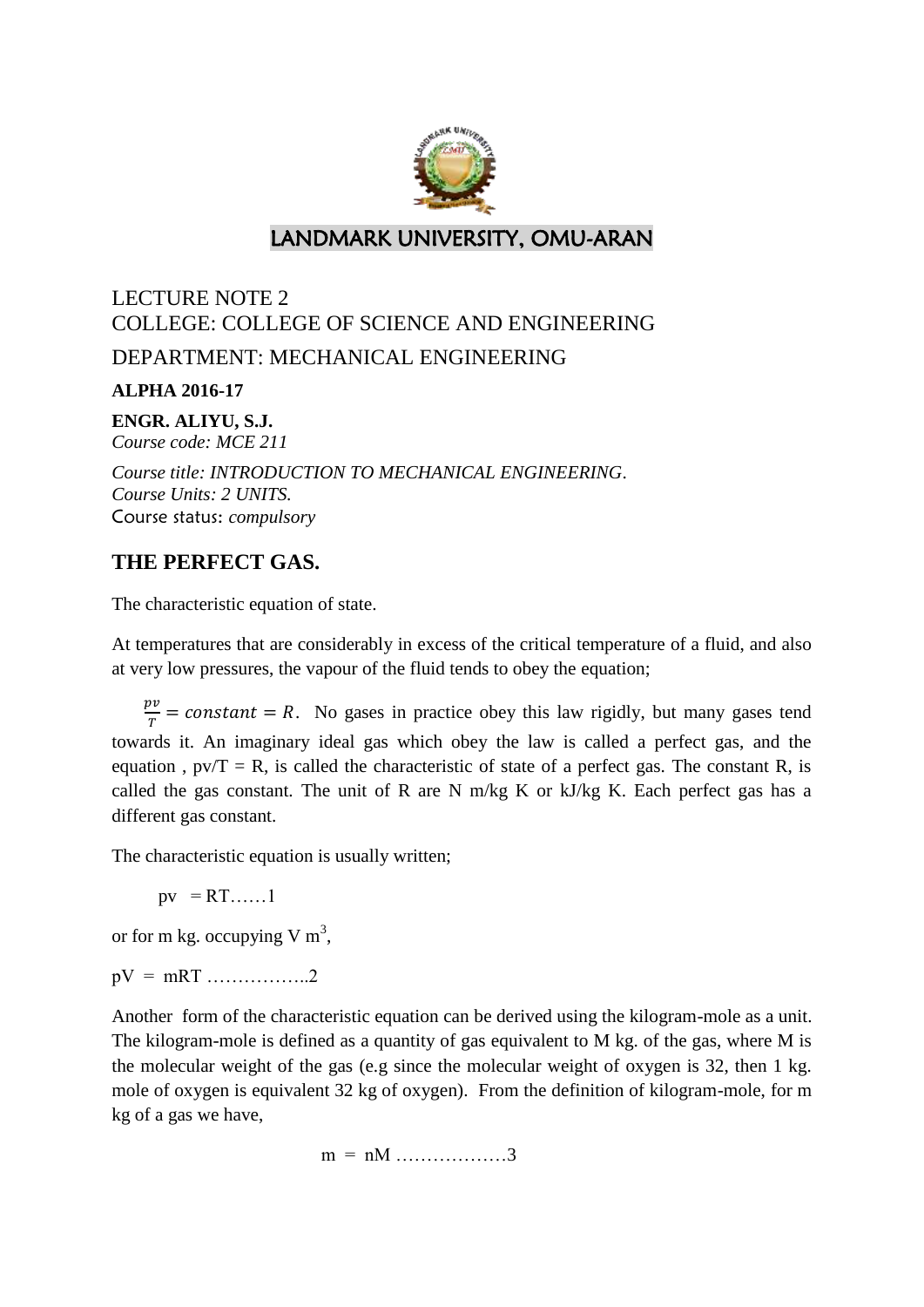(where n is the number of moles)

Note: Since the standard of mass is the kg. kilogram-mole will be written simply as mole. Substituting for m from equation 3 in equation 2 gives;

$$
pV = nMRT \text{ or } MR = \frac{pV}{nT}
$$

Now Avogadro's hypothesis state that the volume of 1 mole of any gas is the same as the volume of 1 mole of any other gas, when the gases are at the same temperature and pressure. Therefore V/n is the same for all gases at the same value of p and T. That is, the quantity pV/nT is a constant for all gases. This constant is called the universal gas constant and is given the symbol,  $R_0$ .

$$
i.e
$$

i.e 
$$
MR = R_o = \frac{pV}{nT}
$$
 or  $pV = nR_oT$ ............4

or since  $MR = R_0$  then,  $R = \frac{R_0}{M}$  ......................5

Experiment has shown that the volume of one mole of any perfect gas at 1 bar and  $0^0C$  is approximately  $22.71 \text{ m}^3$ . Therefore from equation 4,

$$
Ro = \frac{pV}{nT} = \frac{1 \times 10^5 \times 22.71}{1 \times 273.15} = 8314.3 \text{ Nm/mole K}.
$$

From equation 5 the gas constant for any gas can be found when the molecular weight is known, e,g for oxygen of molecular weight 32, the gas constant ,

$$
R = \frac{R_o}{M} = \frac{8314}{32} = 259.8
$$
 N m/kg K.

Ex. 1. A vessel of volume 0.2 m<sup>3</sup> contain nitrogen at 1.013 bar and 15<sup>0</sup>C. If 0.2 kg of nitrogen is now pumped into the vessel, calculate the new pressure when the vessel has returned to its initial temperature. The molecular weight of nitrogen is 28, and it may be assumed to be a perfect gas.

Solution: From equation 5,

Gas constant  $R = R_0 / M = 8314 / 28 = 296.9$  Nm/kg K,

From equation 2, for the initial conditions.

$$
p_1V_1 = m_1RT_1.
$$
  

$$
\therefore m_1 = p1V_1 / RT_1 = \frac{1.013 \times 10^5 \times 0.2}{296.9 \times 288} = 0.237 \text{ kg. Where } T_1 = 15 + 273 = 288 \text{ K.}
$$

0.2 kg of nitrogen are added hence,  $m2 = 0.2 + 0.237 = 0.437$  kg. Then from equation 2, for the final conditions,

$$
P_2V_2 = m_2RT_2.
$$

But  $V_2 = V_1$  and  $T_2 = T_1$ ,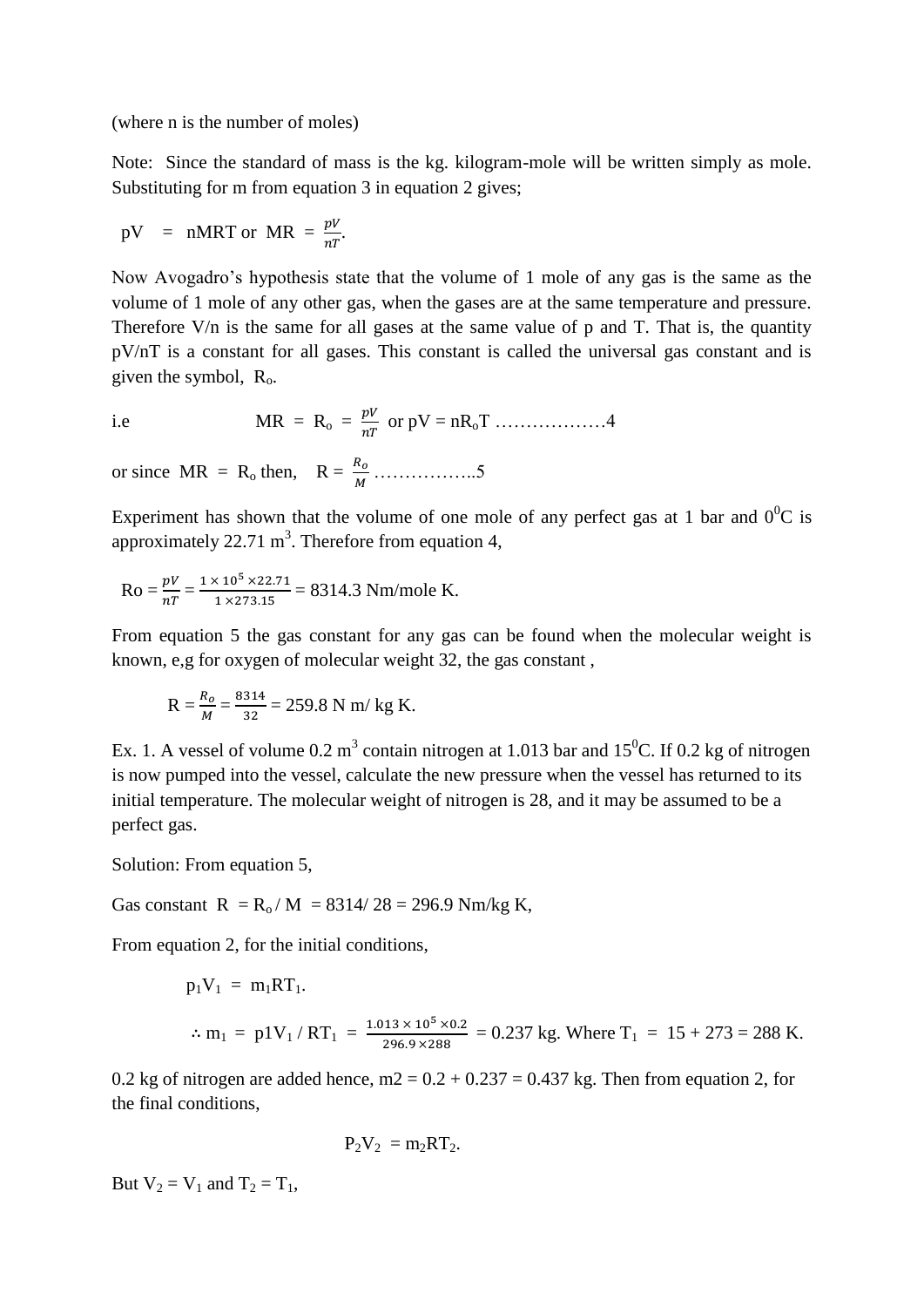$$
\therefore p_2 = \frac{m_2 R T_2}{v_2} = \frac{0.437 \times 296.9 \times 288}{0.2} = i.e p_2 = \frac{0.437 \times 296.9 \times 288}{10^5 \times 0.2} = 1.87 \text{ bar}.
$$

### Ex.2.

0.01 kg of a certain perfect gas occupies a volume of 0.003 m3 at a pressure of 7 bar and a temperature of  $131^0$ C. Calculate the molecular weight of the gas. When the gas is allowed to expand until the pressure is 1 bar the final volume is 0.02 m3. Calculate the final temperature.

Solution: From equation 2,

$$
p_1 V_1 = mRT_1,
$$
  
\n
$$
\therefore R = \frac{p_1 V_1}{mT_1} = \frac{7 \times 10^5 \times 0.003}{0.01 \times 404} = 520 \text{ N m/kg K. Where T1} = 131 + 273 = 404 \text{ K}
$$

404 K.

Then from equation 5,

$$
R = \frac{R_o}{M}, \quad \therefore \quad M = \frac{R_o}{R} = \frac{8314}{520} = 16.
$$
 i.e. Molecular weight = 16. From equation 2,  

$$
p_2 V_2 = mRT2,
$$

$$
\therefore T_2 = \frac{p_2 V_2}{mR} = \frac{1 \times 10^5 \times 0.02}{0.01 \times 520} = 384.5 \text{ K}
$$

i.e, Final temperature =  $384.5 - 273 = 111.5$ <sup>o</sup>C.

3. A non-reversible process occurs for which pressure and volume are correlated by the expression P =  $(V^2 + \frac{6}{V^2})$  $\frac{6}{v}$  where P is in bar and V is in m<sup>3</sup>. What amount of work will be done when volume changes from 2 to 4  $\text{m}^3$ ?

$$
P = (v^2 + \frac{6}{v}) bar = (v^2 + \frac{6}{v}) \times 10^5 N/m^2
$$
  
Work done,  $w_{1-2} = \int P \partial v = \int_{v_1}^{v_2} (v^2 + \frac{6}{v}) \times 10^5 \partial v$ .  

$$
= 10^5 \left[ \frac{v^3}{3} + 6 \log_e v \right]_2^4 = 10^5 \left[ \frac{4^3 - 2^3}{3} + 6 \log_e \frac{4}{2} \right]
$$

$$
= (18.67 + 4.16) \times 10^5 = 22.83 \times 10^5.
$$

The Carnot Cycle

On studying heat engines and thermal machines, one is faced with a question very relevant: Given two sources of thermal energy at two different temperatures, one at a high temperature  $T_H$  and the other at a low temperature  $T_L$ , what is the maximum conversion of heat drawn from the source at high temperature that can be converted into useful work in an ideal heat engine (reversible one) that operates continuously in a closed thermodynamic cycle? First,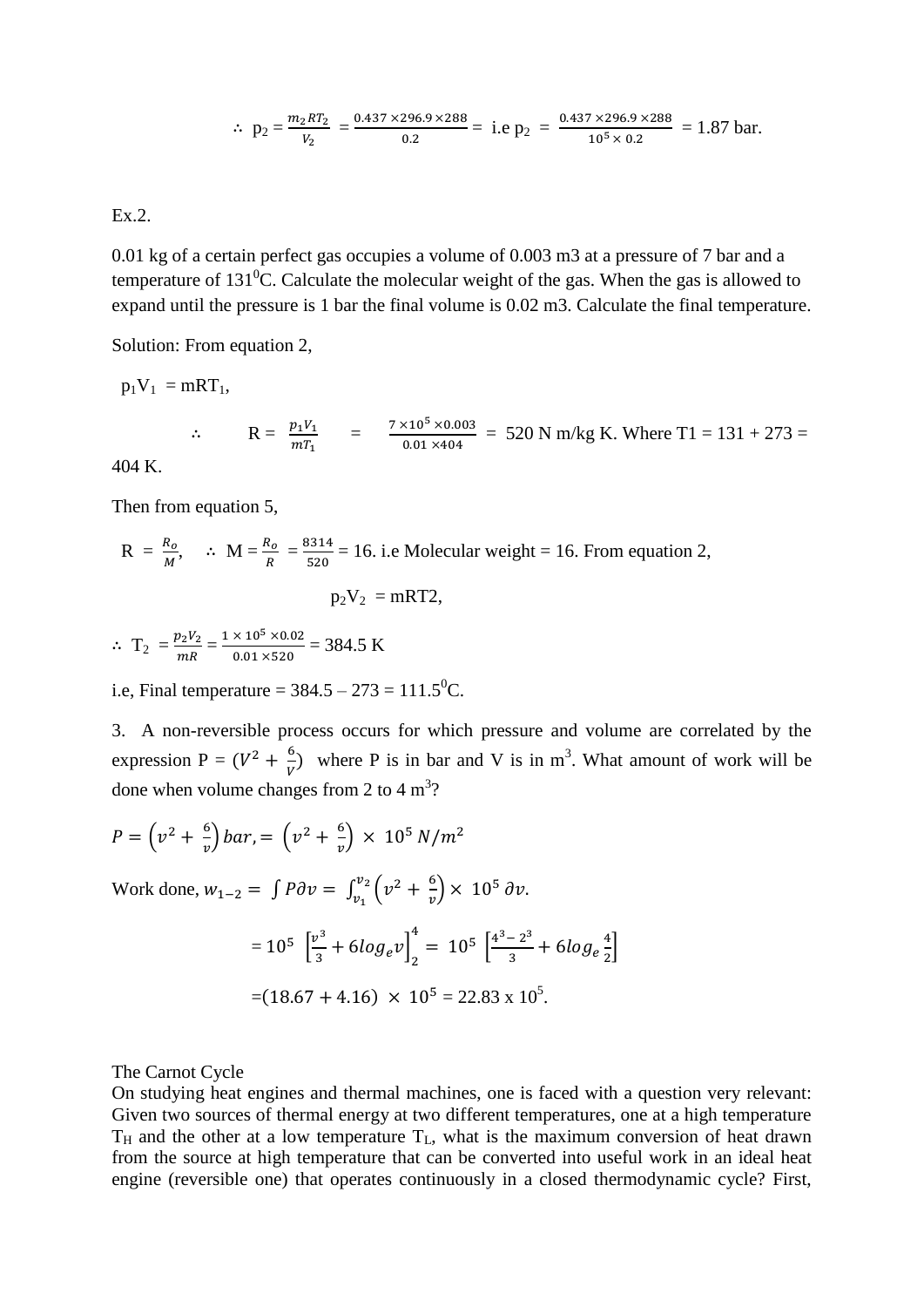the Kelvin-Planck statement of the Second Law of Thermodynamics tells us that it is impossible to have a heat engine that will convert all the heat received from the high temperature source,  $Q_H$ , into useful work in a thermodynamic cycle. It is necessary to reject part of the received heat to the low temperature source,  $Q_L$ . In other words: it is impossible to have a 100% efficiency heat engine. A schematic of an operating heat engine according to Kelvin-Planck is shown in Fig. 3a. Second, Carnot devised that the heat engine that can achieve the maximum efficiency in continuously converting heat into work operating between the two heat sources is the one made up of four reversible processes as illustrated in the temperature-entropy diagram in Fig. 3b, which are:

(a) process 1–2—temperature raise from  $T_L$  to  $T_H$  in an adiabatic reversible process (isentropic);

(b) process 2–3—heat addition,  $Q_H$ , in an isothermic reversible process at  $T_H$ ;

(c) process 3–4—temperature decrease from  $T_H$  to  $T_L$  in an adiabatic reversible process (isentropic);

(d) process 4–1—heat rejection,  $Q_L$ , in an isothermic reversible process at  $T_L$ . The thermal efficiency of any power cycle, gth; is the ratio of the network, W, and the heat received,  $Q_H$ .

$$
\eta_{th} = \frac{w}{\varrho_H} = \frac{\varrho_H - \varrho_L}{\varrho_H} = 1 - \frac{\varrho_L}{\varrho_H} \quad \dots \dots 1
$$

Where, the First Law has also been used, i.e.,  $W = Q_H - Q_L$ .

From the T-S in diagram Fig. 3b, it is possible to notice that both heat addition and rejected are associated with entropy variation, i. e.

and

$$
Q_H = T_H \Delta S \quad \dots \dots 2
$$

$$
Q_L = T_L \Delta S \quad \dots \dots 3
$$

Therefore, substituting equations 2 & 3 into Eq. 1, one obtains the final form of the Carnot efficiency, gC; which is:

$$
\eta_C = 1 - \frac{r_L}{r_H} \quad \dots \dots 4
$$

This remarkable result shows that the maximum conversion of heat into work in heat engine operating continuously between two heat sources is limited by the ratio between the two heat sources temperatures. The lower the temperature ratio, the higher the Carnot efficiency. As a final remark, no 100% conversion can take place because it would require either a 0 K low temperature source, or an extremely high temperature source (mathematically, an infinite one), or both.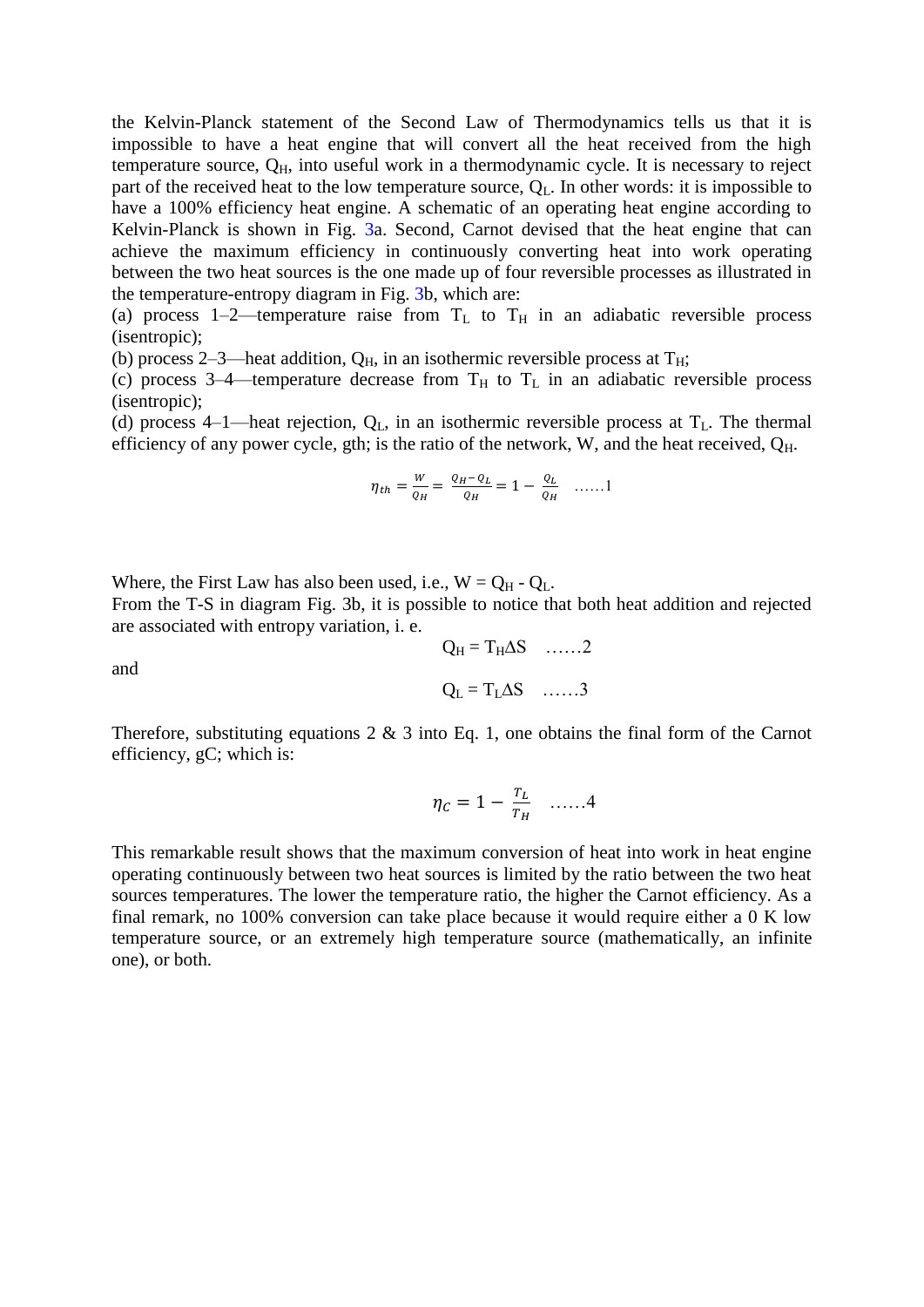

Fig. 3 a Schematics of a heat engine; b T-s diagram for a Carnot cycle.

#### Diesel Cycle

Diesel is the air standard thermodynamic cycle used in many internal combustion engines of many small to medium thermal power plants. The working principle of an internal combustion engine is somewhat different from a closed thermodynamic cycle as it occurs also with the Brayton cycle. Working fluid composition changes from plain air to combustion products and combustion and exhaustion processes are replaced by heat transfer processes. Therefore, there is an air standard cycle that reproduces the actual machine in order to capture its main features, such as the thermal efficiency.



Fig. 2 Diesel cycle thermodynamic diagrams. a Pressure–volume diagram; b temperature entropy Diagram

Figure 2 shows the two relevant diagrams for Diesel Cycle analysis.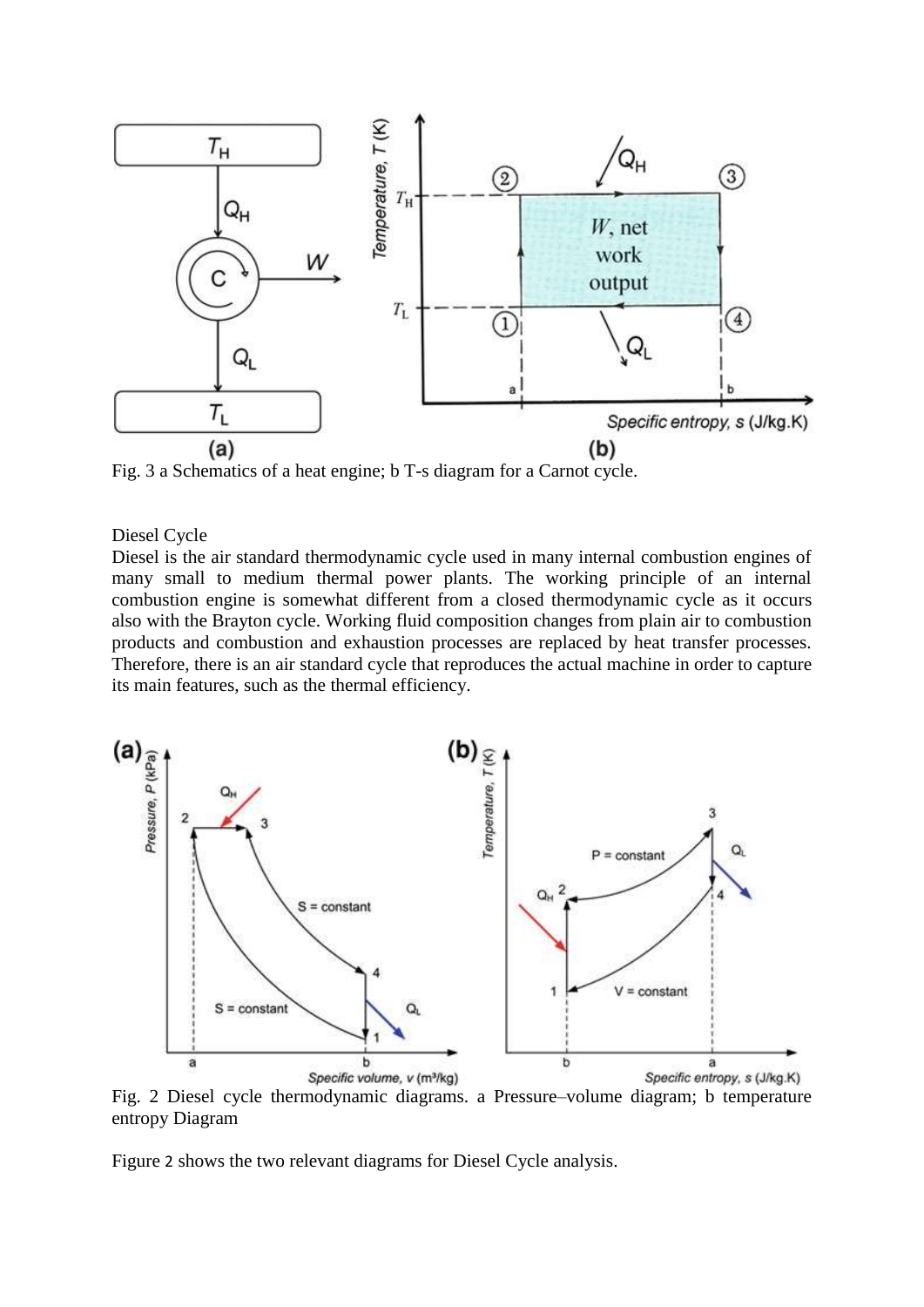In Fig. 2a it is seen the pressure-specific volume diagram, while in Fig. 2b it can be seen the temperature-specific entropy diagram. The four ideal processes in a Diesel cycle are:

(1) process 1–2—isentropic compression,  $w_{\text{comp}}$  in the air standard cycle. Air is compressed from pressure  $P_1$  to maximum pressure  $P_2$ . In turbocharged engines,  $P_1$  is higher than the atmospheric pressure. In naturally aspirated engines,  $P_1$  is the atmospheric pressure.

(2) process 2–3—heat addition,  $q_H$ , at constant pressure,  $P_2 = P_3$ , takes place in the air standard cycle. In actual engine, fuel is sprayed into the compressed air as its combustion takes place generating heat.

(3) process 3–4—in the air standard cycle compressed air at an initial high pressure and temperature  $T_3$  undergoes an isentropic expansion,  $w_{exp}$ . In the actual engine, combustion products expand form high pressure  $P_3$  to pressure  $P_4$  generating shaft power.

(4) process 4–1—heat rejection,  $q_L$ , at constant volume,  $V_4 = V_1$ , occurs in the air standard cycle. In actual engine, the combustion products exhaust to atmosphere. Considering the ideal processes in Fig. 2, the following energy balances can be drawn.

heat addition : 
$$
q_H = h_3 - h_2 = C_P(T_3 - T_2)
$$
 -----5  
heat rejection :  $q_L = u_4 - u_1 = C_P(T_4 - T_1)$  .......6  
compression work :  $w_{comp} = u_2 - u_1 = C_P(T_2 - T_1)$  .......7  
expansion work :  $w_{exp} = u_3 - u_4 = C_P(T_3 - T_4)$  .......8  
cycle net work :  $w = w_{exp} - w_{comp}$  ......9

Thermal efficiency,  $\eta_{th}$ ; of a cycle is defined as the ratio between the cycle net work and the heat added, i.e.:

$$
\eta_{th} = \frac{W}{q_H} \qquad \ldots \ldots 10
$$

By substituting Eqs. 5, 6 and 9 along specific heats ratio, it yields;

$$
\eta_{th} = 1 - \frac{q_L}{q_H} = 1 - \frac{c_v(\tau_4 - \tau_1)}{c_p(\tau_3 - \tau_2)} = 1 - \frac{\tau_4 - \tau_1}{\gamma(\tau_3 - \tau_2)} \quad \dots \dots \quad 11
$$

As the process 1–2 is isentropic, then

$$
T_2 = T_1 \left(\frac{V_1}{V_2}\right)^{\gamma - 1} = T_1 r_v^{\gamma - 1} \quad \dots \dots 12
$$

Where,  $r_v$  is the compression ratio. In Diesel cycle fuel is injected into the combustion chamber up to a certain point known as the cutoff ratio defined by

$$
r_C = \frac{V_3}{V_2} \qquad \ldots \ldots 13
$$

Also, after a few manipulations it is possible to relate  $T_4$  with  $T_1$ , which is

$$
r_C = T_1 r_C^{\gamma} \quad \dots \dots 14
$$

Also, considering the process 2–3 is an isobaric one, then

$$
T_3 = T_2 r_C \quad \dots \dots 15
$$